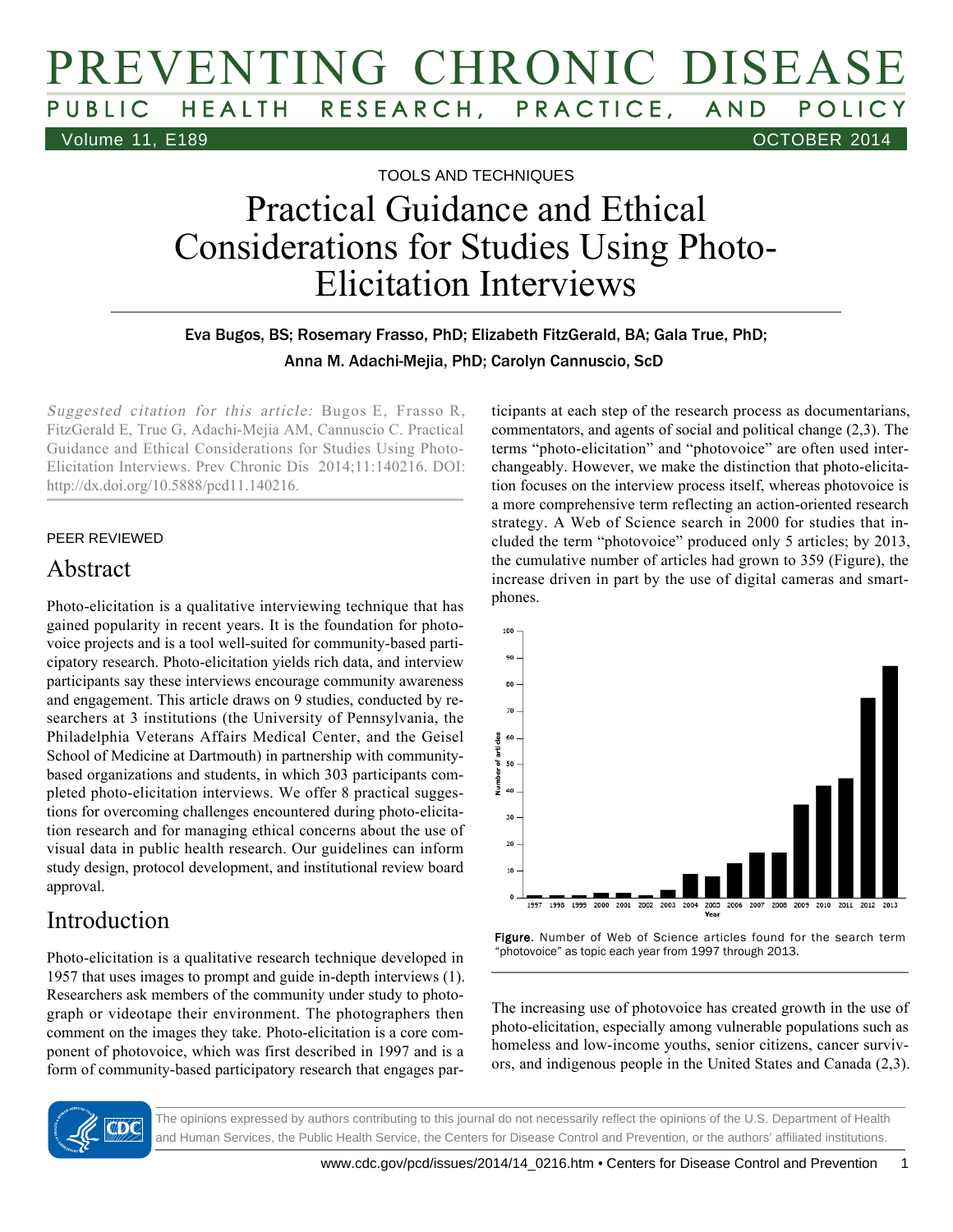Despite this increase, few publications detail the challenges of conducting photo-elicitation interviews either as a process by itself or in the context of photovoice studies. This information gap may delay the progress of studies using the photo-elicitation technique because instead of relying on guidance in the scientific literature, researchers must learn about the technique through trial and error.

We analyzed a convenience sample of 9 studies (4–12) conducted by the authors at 3 institutions (the University of Pennsylvania, the Philadelphia Veterans Affairs Medical Center, and the Geisel School of Medicine at Dartmouth) in partnership with communitybased organizations and students, in which 303 participants completed photo-elicitation interviews (Table 1). Our objective was to synthesize the information in the studies to offer guidance on the practical and ethical considerations of photo-elicitation. The 9 studies include a range of research using the photo-elicitation technique, whether used by itself or in a photovoice study. We describe challenges encountered in conducting photo-elicitation interviews and suggest practical solutions, including strategies for collecting and managing photographs, choosing an interview location, developing the interview guide, and troubleshooting the interview. We also describe our approaches to anticipating and managing ethical concerns on the use of visual data in public health research, including photography ethics training and protecting participant confidentiality and privacy. Our guidance can inform study design, protocol development, and institutional review board (IRB) approval. Although this article focuses on the details of photo-elicitation, we remind readers that photo-elicitation interviews must also adhere to best practices for in-depth interviews and qualitative research in general (13).

# Guidelines for Conducting Photo-Elicitation Interviews

### 1. Build a strong foundation for interviews by requiring ethical photography practices.

Photographs can leave an indelible impression, generate public conversation, and even ignite social change by bridging disparate social worlds and offering glimpses of what might otherwise remain unseen. Given the power of photography, project teams intending to conduct photo-elicitation interviews should engage team members in discussions about ethically sound photography practices, such as how and when to ask for photograph releases. For example, in the Health of Philadelphia Photo-documentation Project (HOPPP), investigators sought to understand the health priorities and beliefs of adult urban residents on the underlying causes of good or poor health (6). During individual and group training sessions, HOPPP researchers demonstrated the basics of

good photography, discussed the ethical challenges of taking photographs with community participants, and presented guidelines for overcoming the challenges (Table 2). These guidelines are not intended as legal advice; rather, they are practical strategies developed by the project team and the University of Pennsylvania IRB. They may not be appropriate for other studies; researchers should work with their own project teams and IRBs to tailor their own guidelines. For example, some researchers may opt to require a written photograph release from any identifiable individual in a photograph, while others may ask team members not to photograph people at all. Wang and Redwood-Jones offer a thorough discussion of image ethics and privacy issues for photovoice projects (14).

Researchers should review the ethical concerns unique to each photo-elicitation project setting and population. For example, several projects in our sample (4–6) took place in disadvantaged and high-crime urban neighborhoods. The research teams emphasized that the safety of photographers and photograph subjects trumped all other concerns. In journey2home (5) and A Place to Call Home (4), photovoice projects that focused on housing insecurity among young adults, the project teams coached the participant-photographers (all of whom were young adults) to relinquish cameras immediately if someone wanted to steal the equipment. To the surprise of the research team, the participants protested having to give up their cameras. Therefore, the team's discussion about safety was unexpectedly extended during multiple sessions to generate troubleshooting strategies and build self-efficacy among participants for maintaining safe conduct.

During several other projects, participant-photographers were encouraged to team up with partners when they took photographs in the community. In the Youth Vision project (7), which explored the perspectives of adults and young adults on the food and tobacco environments in Philadelphia, researchers told participantphotographers not to photograph illegal activity or people who indicated (verbally or nonverbally) that they did not want to be photographed (7,17). Researchers should instruct participants at every meeting not to take photographs that indict, stigmatize, embarrass, or shame individuals or groups (14). Participants should be instructed to take photographs during their normal daily routines, in familiar public places, near work and school, and at home. Table 3 offers a starting point for anticipating potential ethical dilemmas that may arise during a photo-elicitation project by reviewing challenges and resolutions unique to each study in our sample.

Some participant-photographers may wish to use photographs taken in the past instead of taking new photographs. In From War to Home (11) which aimed to understand the perspectives of combat veterans on health during deployment and as they made the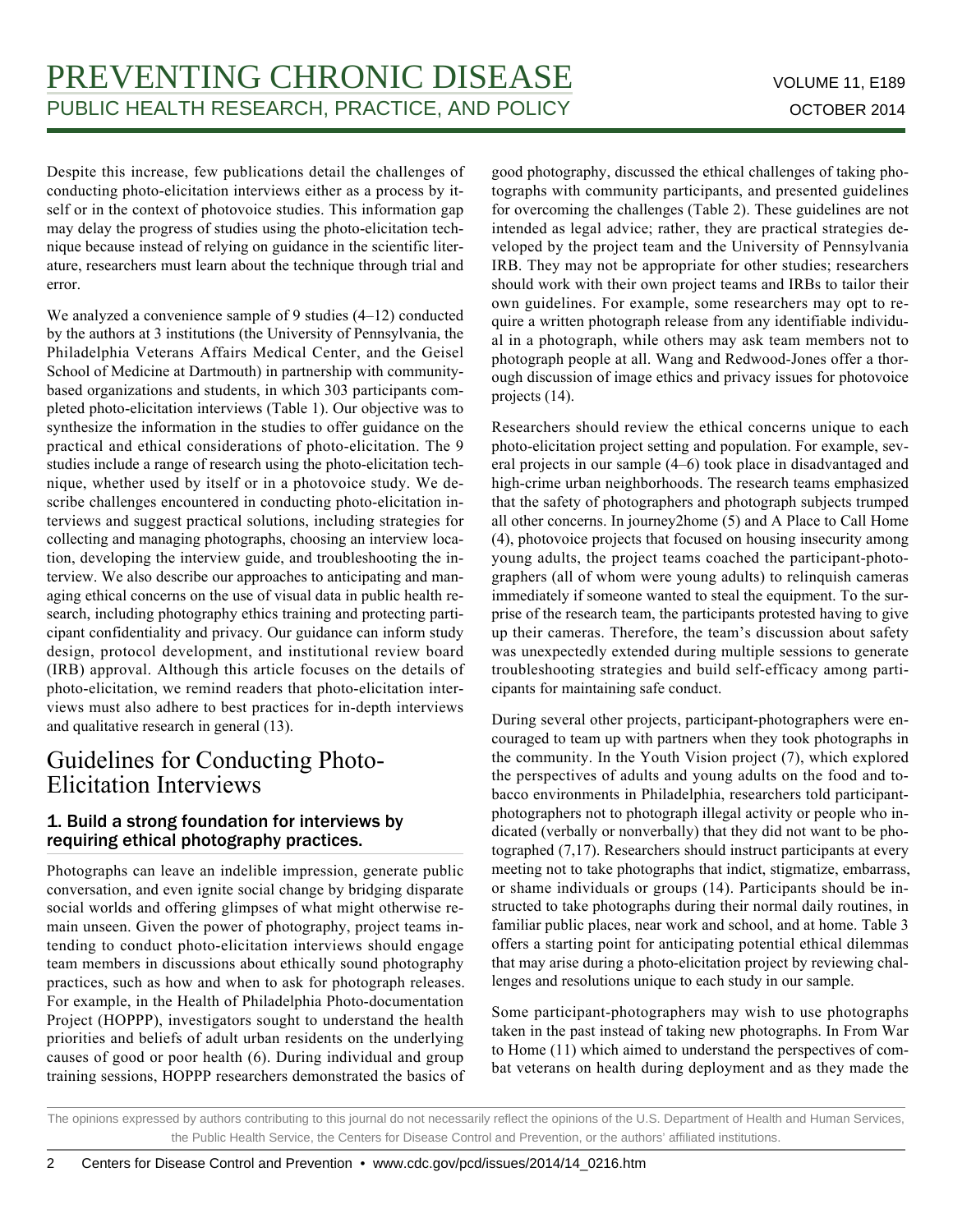transition home, participants used photographs they took during deployment — before they were participant-photographers in the photovoice project.

The Dartmouth Photovoice Study (12), which focused on barriers and facilitators to eating fruits and vegetables, being active, and getting enough sleep, managed ethical concerns by asking participants not to photograph people. In the photography training sessions, the researcher asked participants to identify photographs that they liked or disliked in books and magazines. The researcher used these photographs to facilitate a group discussion about general photography concepts like lighting and composition and about ways to convey a concept without photographing a person (eg, using shadows or clothing). The researcher also gave participants a blank logbook for notes about where and why they took each photograph and asked participants to brainstorm photography ideas during the training (5). This strategy may be appropriate for research with particularly vulnerable populations, such as children, or on sensitive topics, such as serious health conditions.

#### 2. Develop a consistent photo collection process that aligns with study goals.

Among the 9 photo-elicitation studies in our sample, photographs were taken on disposable film cameras, digital cameras, and smartphones. For simplicity, we recommend that researchers use only one type of device for each study and that they consult participants about the preferred medium. HOPPP participants used film cameras, which limited the number of photographs each participant took and added the step of printing photographs before the interviews. During interviews with HOPPP participants, researchers used a combination of participants' own photographs and those taken by project staff. Participants discussed their own photographs at length, and discussion was richer and more detailed when they talked about their own photographs than when they talked about staff photographs. On the basis of that experience, researchers decided to use only participant-generated photographs in later studies.

In 3 studies conducted with graduate students at the University of Pennsylvania to understand student perspectives on disparities, safety, and stress, many participants used their smartphones. They e-mailed images to the interviewers, who displayed them on a laptop during the interview. However, relying on e-mail to share photographs during the interview meant that researchers had to relocate or reschedule the interview if the Internet connection failed. Still other studies used digital cameras, and the interviewer loaded pictures onto a laptop or tablet before the interview. Digital cameras allow participants to take many photographs, thus improving the likelihood of having high-quality photographs for use in presentations and exhibits. However, participants who elected to take a large number of photographs had to pre-screen their images and select a manageable set (approximately 10) for interviews.

### 3. Choose an interview location conducive to photo viewing, safety, and privacy.

If researchers decide to use digital images during the photo-elicitation interviews, we advise them to find an interview location that is conducive to projecting images, whether on a computer, via a projector, or on a handheld device. For group interviews, one group of researchers found that a tablet worked better than a laptop for viewing photographs because it was easier to pass among participants (12). When conducting one-on-one interviews, telephones or other handheld electronic devices may be sufficient, but the team should consider the level of photographic detail sought. If the photographs are being used to understand a complex process, then the projection device should provide images of sufficient quality to view details. If the images are primarily used to evoke narratives or metaphors, then detailed viewing may be less critical.

For all interviews, location is key to creating an environment where interviewees feel safe (18). When interviews involve sensitive topics, the interview should be in a private location, such as the researcher's office or a community site with safe and easy access (for example, a public library or a community center). In journey2home, the team leased a storefront with good access to foot traffic and public transportation (5). The site served both as an interview location and as a venue for social gatherings and displays of participants' photographs and related artwork and performances (7). In the Dartmouth Photovoice Study, the researcher conducted group interviews with students in a classroom after school. This venue afforded a sense of privacy for students, because the building was quiet and uncrowded and was also convenient and familiar (12). When choosing an interview location, researchers should balance considerations for privacy, convenience, and safety.

### 4. Systematically sort and label all participant photographs.

Researchers should have participants sort and label photographs at the start of the photo-elicitation interview. The process encourages participants to organize their thoughts and allows them to begin the interview by talking about issues they deem most important when they have the most energy. In addition, sorting and labeling re-familiarizes participants with the photographs, which they might have taken several weeks before the interviews.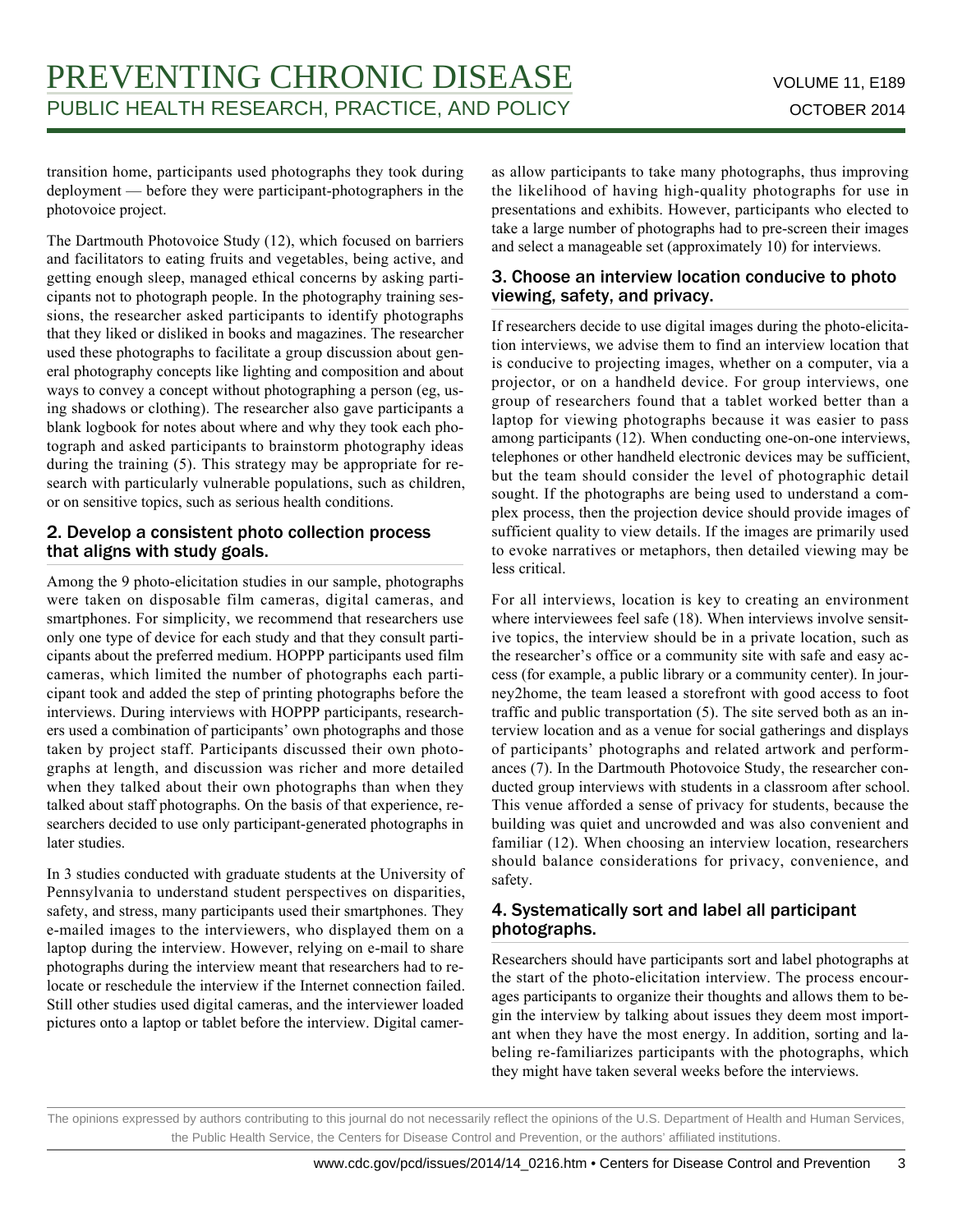The method of sorting photographs should align with study goals. For example, at the start of the HOPPP interviews, the participants' first task was to sort their photographs into 3 piles — one pile each for images of positive, negative, or neutral conditions for health. Within each pile, participants then ranked the photographs, beginning with the most important or best representation of health priorities or concerns in their neighborhood. Those photographs were numbered according to their rank, and participants were instructed to refer to each photograph by its number during the interview, so that text from the interview transcript could be associated with its corresponding photograph. Other strategies may be to group photographs on the basis of whether they represent barriers or facilitators or to organize photographs by theme if the study aims to elicit perspectives on multiple topics.

## 5. Create a photo-elicitation interview guide.

The interview guide should originate from a clearly articulated project mission, which should be developed and refined by the team before project initiation. Interviewees should be conversant in the mission of the project, so that their photographs and associated stories will clearly relate to the mission.

As the defining feature of photo-elicitation, the reliance on photographs provides a shared focus for the interviewer and interviewee. In the hands of an effective interviewer, the guide can help the interviewee reflect on the meaning and content of the photographs, encouraging him or her to draw connections and recall details and interpretations that had not previously been considered. The photo-elicitation interview guide should offer a core set of prompts that address each image directly and encourage storytelling.

Many projects, our own included, use or adapt questions suggested by Wang and Pies (19,20). HOPPP's interview guide asked an introductory question about each photograph: "Tell me the story of this photograph." Interviewers followed up with appropriate questions from the following list: "What do you see in this photo? What else is happening here? How does this relate to your life and life within your community? Why does this problem, concern, or strength exist? What can we (or others) do about it? What would you hope for this scene to look like in years to come?"(6).

At the end of the interview, the interviewer should take time to review the interview guide, asking any questions that were overlooked. In addition, researchers should close the interview with a summary question, asking if the participant has anything he or she would like to add about the images or issues discussed. Another approach is to have the interviewee assemble his or her photographs (if in print form) on a table or presentation board and ask, "Looking at all these photographs together, what story do they tell about [the mission of this project]?"

### 6. Be prepared to respond flexibly in challenging interviews.

In-depth interviews can be derailed when a participant goes offtopic, says very little, or says a great deal about one topic to the exclusion of others. We have found that photo-elicitation interviews often flow more smoothly than traditional in-depth interviews, because photographs offer an opportunity to guide the interview to useful terrain. For interviewees who expound on a single topic, interviewers can redirect the participant in a positive, respectful way by asking a question about another photograph. For more reticent participants, photographs deflect attention from the interviewee and toward the photograph, allowing the interviewee to relax. Interviewers may also offer the option of written reflection.

Photo-elicitation interviewers may face challenges if the interviewee brings low-quality images. Interviewers should not skip over these images during the interview, because even a poor-quality photograph can elicit a meaningful and useful response. Instead, the interviewer should simply ask what the interviewee hoped to depict and guide the conversation from there. If the subject matter does not seem immediately relevant, the interviewer should probe for information about the participant's motivation for the photograph and what meaning the subject matter holds.

## 7. Protect confidentiality and privacy.

Participant-generated photographs pose special challenges to confidentiality and privacy, because images have the potential to visually identify study participants, especially if researchers use images in the dissemination phase of the project. Participants must be told in advance how their photographs may be used. Until the moment of publication, the participant should be given permission to ask that their images not be used, shared, or distributed. If participants request it, photographs should be destroyed, deleted, or returned to participants according to an established IRB-approved protocol.

Member checking, an ongoing process in which researchers ask participants for their input on data analysis and interpretation, is another strategy to respect participant privacy and to establish credibility for qualitative data (21). We have found member checking to be especially important in projects conducted among vulnerable populations, so participants can redact photographs or comments they prefer not to share. That said, in our projects to date, including projects on potentially sensitive subjects like hous-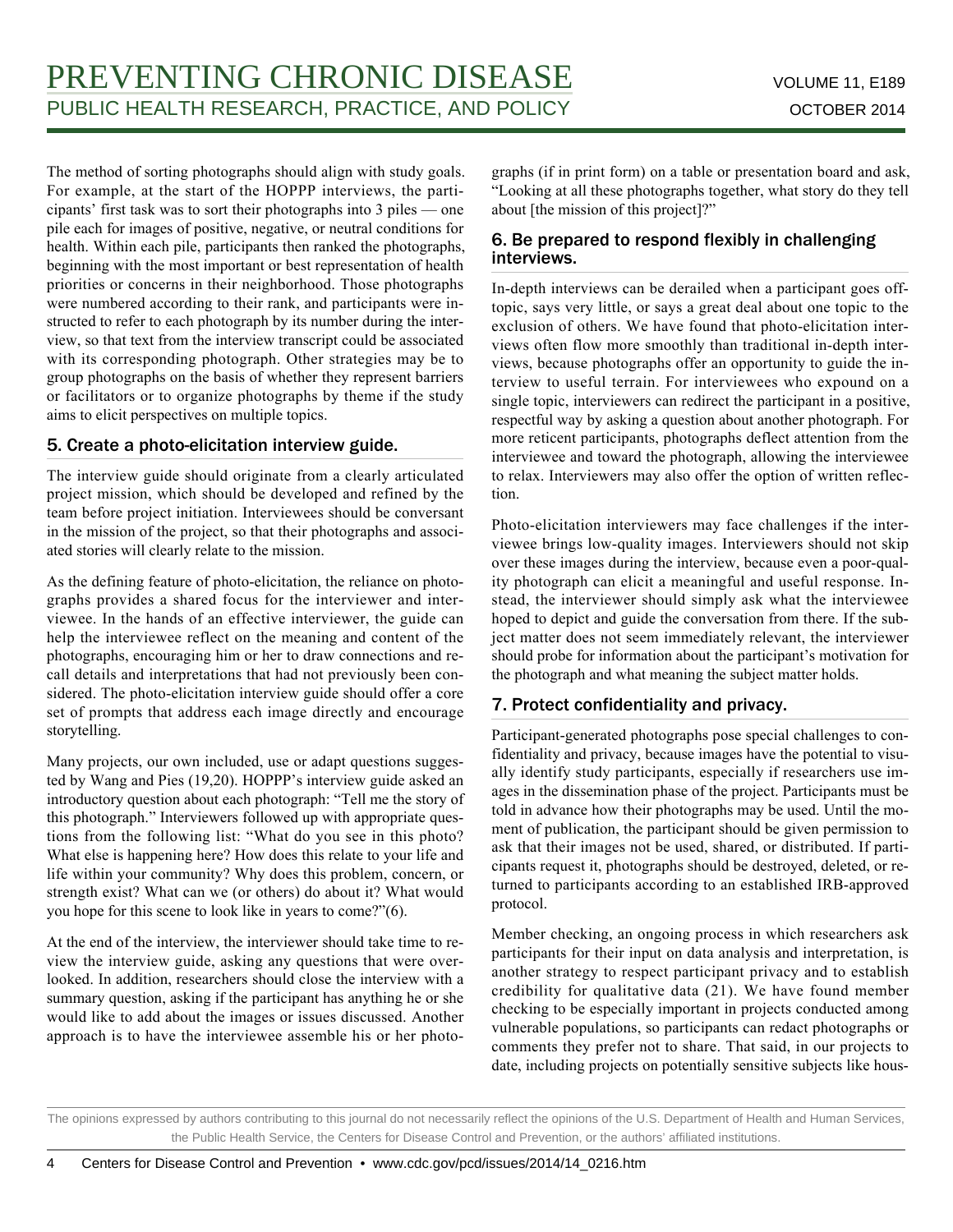ing insecurity and war-related trauma, few participants have requested that their photographs not be published or displayed publicly.

### 8. Consider the limitations of the photo-elicitation interview technique.

Photo-elicitation has several limitations. The use of visual methods may lead participants to focus on visible, observable phenomena instead of abstract concepts. Another challenge we encountered, albeit rarely, is that younger participants sometimes take more self-portraits or "selfies" than photographs of their environment. However, these challenges are easily overcome by helping participants identify alternate photograph opportunities that have subjects of symbolic significance. Finally, researchers should develop realistic expectations for the technical and artistic strength of participants' photographs. If the study aims to publish or exhibit photographs, as is often the case for photovoice studies, researchers may need to provide multiple training sessions on photographic technique. Alternatively, researchers in photo-elicitation studies may choose to use a combination of professional and participant photographs in the publication stage.

# Conclusion

This article demonstrates and clarifies concepts from 9 studies approved by the IRBs at the University of Pennsylvania, the Philadelphia VA Medical Center, or Dartmouth College. For researchers interested in undertaking a photo-elicitation study, this article previews the practical and ethical considerations that may arise before the interview (when training participants, choosing an interview location, and creating an interview guide) during the interview (sorting photographs and troubleshooting), and after the interview (protecting confidentiality and privacy).

As photo-elicitation becomes more popular among public health researchers, it is important for practitioners to establish a consensus on best practices for using visual methods in health research. There is ample opportunity to develop and test standardized protocols for simultaneous analysis of photographs and text derived from photo-elicitation studies. In addition, the field would benefit from a thorough examination of participants' perspectives on the technique itself.

Photo-elicitation is a powerful research technique for connecting with and empowering interviewees, especially when used in conjunction with community-based participatory research approaches such as photovoice. Researchers interested in implementing the technique should anticipate ethical and confidentiality issues and create protocols to deal with practical concerns before undertaking their own studies or writing IRB protocols.

# Acknowledgments

The University of Pennsylvania IRB approved the following studies: HOPPP; Youth Vision; A Place to Call Home; journey2home; Exploring disparities in an urban setting: research students turned researchers; Learning by doing: students explore the meaning of safety on an urban campus; and Under pressure: students explore stress on an urban campus. Funding for HOPPP was provided by the Robert Wood Johnson Foundation Health & Society Scholars Program at the University of Pennsylvania. Funding for Youth Vision was provided by cooperative agreement no. 1U58DP003557 from the Centers for Disease Control and Prevention, US Department of Health and Human Services, and Get Healthy Philly. A Place to Call Home was supported by the Robert Wood Johnson Foundation Health & Society Scholars Program and the Mixed Methods Research Laboratory at the University of Pennsylvania, as well as the Philadelphia Department of Human Services, the Hummingbird Foundation, the National Endowment for the Arts, the Surdna Foundation, WHYY, People's Emergency Center, Philadelphia VIP, OPPORTUNITIES-PA, Weigle Information Commons, the Penn Project for Civic Engagement, and West Philadelphia Real Estate. Funding for journey2home comes from the City of Philadelphia Department of Human Services, the Hummingbird Foundation, and the Patricia Kind Family Foundation. From War to Home: Photovoice as an Educational Intervention to Improve Care of Operation Enduring Freedom/Operation Iraqi Freedom Veterans was approved by the Philadelphia VA Medical Center IRB and funded by VA Health Services Research and Development grant PPO 10-255. Fruits, Vegetables, Activity, and Sleep: A Dartmouth Photovoice Study was approved by the Dartmouth College Committee for the Protection of Human Subjects and funded by American Cancer Society Research grant nos. IRG-82-003-25 and IRG-82-003-27.

# Author Information

Corresponding Author: Carolyn Cannuscio, ScD, Perelman School of Medicine, University of Pennsylvania, Anatomy Chemistry Building, Room 145, 3620 Hamilton Walk, Philadelphia, PA 19104. Telephone: 215-746-4175. E-mail: [cannusci@wharton.upenn.edu.](mailto:cannusci@wharton.upenn.edu)

Author Affiliations: Eva Bugos, Elizabeth FitzGerald, Perelman School of Medicine at the University of Pennsylvania, Philadelphia, Pennsylvania; Rosemary Frasso, Perelman School of Medicine, Center for Public Health Initiatives, and School of Nursing, University of Pennsylvania, Philadelphia, Pennsylvania; Gala True, Center for Health Equity Research and Promotion, Philadelphia Veterans Affairs Medical Center, and Perelman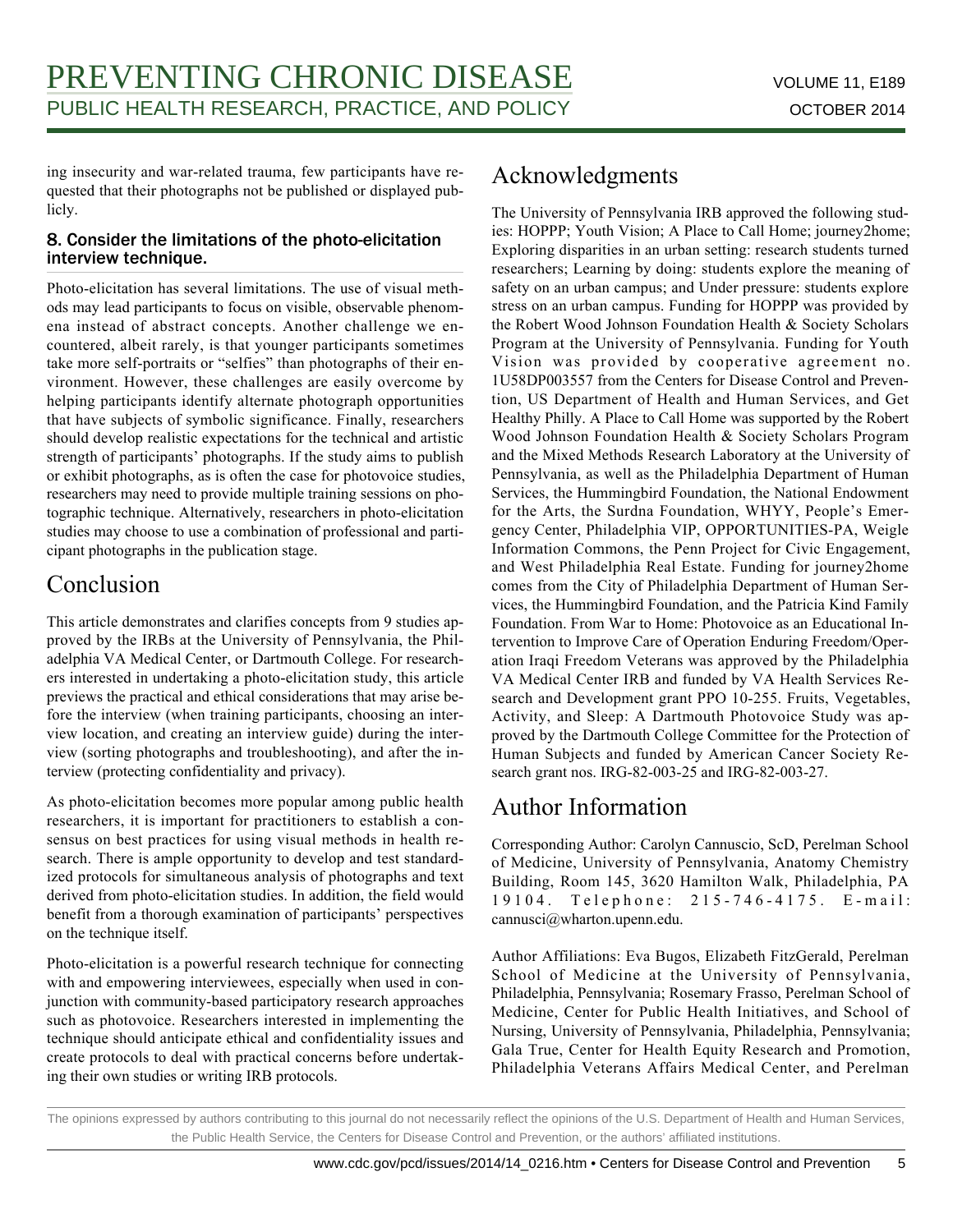# PREVENTING CHRONIC DISEASE VOLUME 11, E189 PUBLIC HEALTH RESEARCH, PRACTICE, AND POLICY OCTOBER 2014

School of Medicine at the University of Pennsylvania, Philadelphia, Pennsylvania; Anna M. Adachi-Mejia, Geisel School of Medicine at Dartmouth, Norris Cotton Cancer Center, and Dartmouth Institute for Health Policy and Clinical Practice, Lebanon, New Hampshire. Dr Cannuscio is also affiliated with the Center for Public Health Initiatives at the University of Pennsylvania, Philadelphia, Pennsylvania.

# References

- 1.Collier JJr. Photography in anthropology a report on two experiments. Am Anthropol 1957;59(5):843–59.
- 2.Catalani C, Minkler M. Photovoice: a review of the literature in health and public health. Health Educ Behav 2010; 37(3):424–51.
- 3. Palibroda B, Krieg B, Murdock L, Havelock J.A practical guide to photovoice: sharing pictures, telling stories and changing communities. Winnipeg (MB): Prairie Women's Health Network; 2009.
- 4.Cannuscio C, Bugos E, Hersh S, Asch DA, Weiss EE. Using art to amplify youth voices on housing insecurity. Am J Public Health 2012;102(1):10–2.
- 5. journey2home: about the program. Philadelphia (PA): City of Philadelphia Mural Arts Program. <http://www.muralarts.org>/ journey2home. Accessed March 17, 2014.
- 6.Cannuscio CC, Weiss EE, Fruchtman H, Schroeder J, Weiner J, Asch DA. Visual epidemiology: photographs as tools for probing street-level etiologies. Soc Sci Med 2009; 69(4):553–64.
- 7. FitzGerald EA, Frasso R, Dean LT, Johnson TE, Solomon S, Bugos E, et al. Community-generated recommendations regarding the urban nutrition and tobacco environments: a photo-elicitation study in Philadelphia. Prev Chronic Dis 2013; 10:E98.
- 8. Frasso R, Bourjolly J, Cannuscio C. Exploring disparities in an urban setting: research students turned researchers. Conference proceeding from the American Public Health Association 140th Annual Meeting and Expo. 2012 Oct 31. San Francisco, CA.
- 9. Safety presentation. YouTube. <https://www.youtube.com>/ [watch?v=boT8ayQvvT0&feature=youtu.be](https://watch?v=boT8ayQvvT0&feature=youtu.be). Accessed September 15, 2014.
- 10. Public health at Penn: pressure at Penn. Philadelphia (PA): Center for Public Health Initiatives. https:// [publichealthatpenn.wordpress.com/category/mph-news](https://publichealthatpenn.wordpress.com/category/mph-news)/. Accessed September 1, 2014.
- 11. Vitez M. Through veterans' eyes: war stories, in words, photos. Philadelphia Inquirer. 2012Nov 11. http:// [articles.philly.com/2012-11-12/news/35050865\\_1\\_war](https://articles.philly.com/2012-11-12/news/35050865_1_war)veterans-war-stories-photos. Accessed September 1, 2014.
- 12. Picturing Healthy Living. Dartmouth-Hitchcock Norris Cotton Cancer Center. <http://cancer.dartmouth.edu/focus>/ picturing healthy living photovoice.html. Accessed May 6, 2014.
- 13.Tong A, Sainsbury P, Craig J. Consolidated criteria for reporting qualitative research (COREQ): a 32-item checklist for interviews and focus groups. Int J Qual Health Care 2007; 19(6):349–57.
- 14.Wang CC, Redwood-Jones YA. Photovoice ethics: perspectives from Flint Photovoice. Health Educ Behav 2001; 28(5):560–72.
- 15.Christiansen S. Visual presentation of data. In: Iverson C, Christiansen S, Flanagin A, Fontanarosa PB, Glass RM, Gregoline B, et al. AMA manual of style: a guide for authors and editors, 10th edition. New York (NY): Oxford University Press, Inc; 2007. p. 81–124.
- 16. MediaWise,United Nations Children's Fund. The media and children's rights. <http://www.unicef.org/ceecis>/ The Media and Children Rights 2005.pdf. Accessed September 15, 2014.
- 17. Photograph consent forms: notes for photographers. Geneva (CH): Joint United Nations Programme on HIV/AIDS. https:// [www.unodc.org/pdf/india/news\\_and\\_events](www.unodc.org/pdf/india/news_and_events)/ photographer\_guidelines.pdf. Accessed April 29, 2014.
- 18. Krueger RA, Casey MA. Focus groups: a practical guide for applied research. 4th edition. Thousand Oaks (CA): Sage Publications Inc; 2009.
- 19.Wang CC. Photovoice: a participatory action research strategy applied to women's health. J Womens Health 1999; 8(2):185–92.
- 20.Wang CC, Pies CA. Family, maternal, and child health through photovoice. Matern Child Health J 2004;8(2):95–102.
- 21.Lincoln YS, Guba EG. Naturalistic inquiry. Thousand Oaks (CA): Sage Publications Inc; 1985.

The opinions expressed by authors contributing to this journal do not necessarily reflect the opinions of the U.S. Department of Health and Human Services, the Public Health Service, the Centers for Disease Control and Prevention, or the authors' affiliated institutions.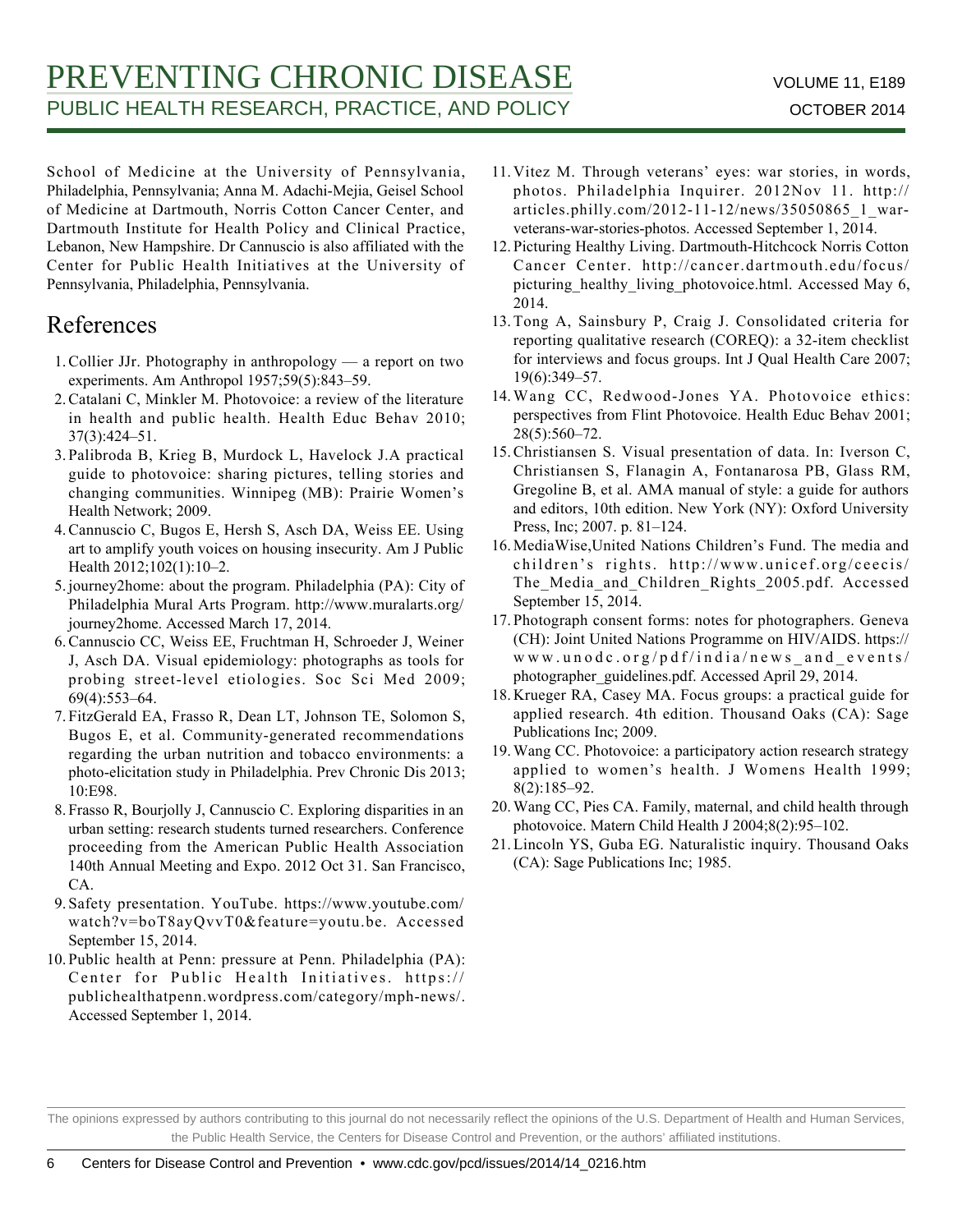# Tables

#### Table 1. Sample of 9 Photo-Elicitation Studies Approved by Institutional Review Boards at 3 Institutions<sup>a</sup>

| <b>Study</b>                                                                                                  | Photo-<br><b>Elicitation</b> | Photovoice | <b>Mission</b>                                                                                                                                                                                                                          | Participants                                                                                                       |
|---------------------------------------------------------------------------------------------------------------|------------------------------|------------|-----------------------------------------------------------------------------------------------------------------------------------------------------------------------------------------------------------------------------------------|--------------------------------------------------------------------------------------------------------------------|
| A Place to Call Home (4)                                                                                      |                              |            | Engage and empower young adults in<br>Philadelphia to understand how home, as they<br>define it, contributes to or takes away from their   homelessness<br>sense of well-being. Methods included<br>photography, storytelling, and art. | 48 young adults experiencing<br>housing insecurity and                                                             |
| journey2home (5)                                                                                              |                              |            | Use public art to illuminate the challenges of<br>housing insecurity for young adults and engage<br>the Philadelphia community in hearing their<br>stories.                                                                             | 25 young adults, many<br>experiencing housing insecurity<br>and homelessness                                       |
| Health of Philadelphia Photo-<br>documentation Project (6)                                                    |                              |            | Assess Philadelphia residents' perspectives on<br>the causes and consequences of urban health<br>disparities.                                                                                                                           | 32 adults from neighborhoods with<br>distinct socioeconomic<br>characteristics                                     |
| Youth Vision (7)                                                                                              |                              |            | Understand views among adults and young<br>adults on challenges and opportunities for<br>change in the urban food, physical activity, and<br>tobacco environments.                                                                      | 48 adults and young adults                                                                                         |
| Exploring disparities in an<br>urban setting: research<br>students turned researchers<br>(8)                  |                              |            | Engage students as researchers to explore how<br>other students on an urban campus experience<br>and define disparity                                                                                                                   | 17 graduate students each<br>enrolled 1 participant                                                                |
| Learning by doing: students<br>explore the meaning of safety<br>on an urban campus (9)                        |                              |            | Engage students as researchers to explore how<br>other students on an urban campus experience<br>and define safety                                                                                                                      | 21 graduate students each<br>enrolled 1 participant                                                                |
| Under pressure: students<br>explore stress on an urban<br>campus (10)                                         |                              |            | Engage students as researchers to explore how<br>other students on an urban campus experience<br>and manage pressure                                                                                                                    | 14 graduate students each<br>enrolled 1 participant                                                                |
| From War to Home:<br>Photovoice as an Educational<br>Intervention to Improve Care<br>of OEF/OIF Veterans (11) |                              |            | Explore combat veterans' perspectives on the<br>impact of military service and deployment on<br>health, challenges to making the transition<br>home, and barriers to receiving care for war-<br>related injuries.                       | 40 US veterans of the wars in Irag<br>(Operation Iragi Freedom) and<br>Afghanistan (Operation Enduring<br>Freedom) |
| Fruits, Vegetables, Activity,<br>and Sleep: A Dartmouth<br>Photovoice Study (12)                              |                              |            | Elicit perspectives on barriers and facilitators to<br>eating fruits and vegetables, being active, and<br>getting enough sleep.                                                                                                         | 52 middle and high school<br>students, 6 senior adults in rural<br>New Hampshire                                   |

Abbreviation: OEF/OIF, Operation Enduring Freedom/Operation Iraqi Freedom.

a The sample was a convenience sample of photo-elicitation studies conducted by the authors at 3 institutions: University of Pennsylvania, the Philadelphia Veterans Affairs Medical Center, and Dartmouth College (4–12).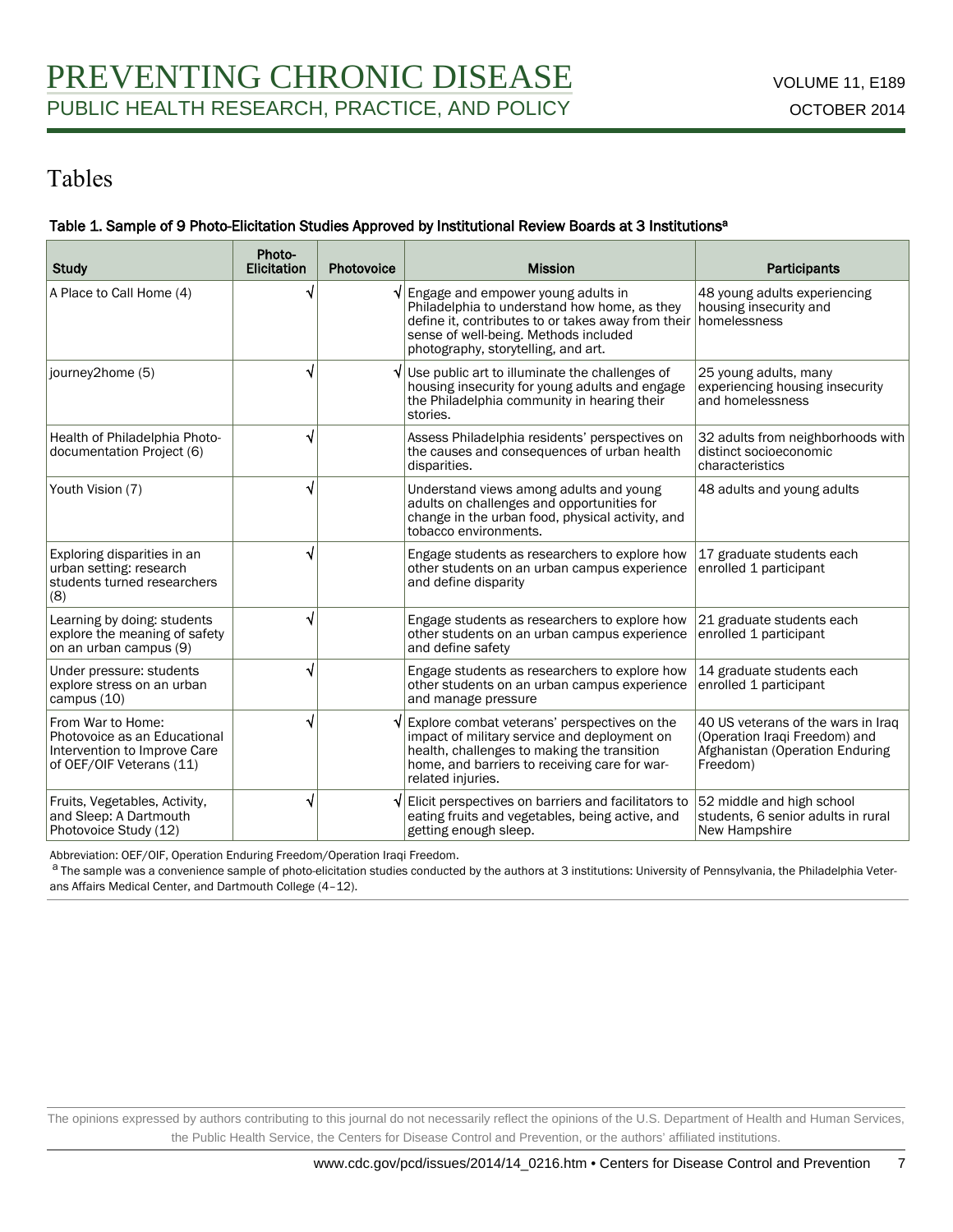#### Table 2. Ethical Challenges for Participant Photographers and Project Strategies Approved by University of Pennsylvania Institutional Review Board for the Health of Philadelphia Photo-Documentation Project

| Challenge                                                                                     | <b>Strategy</b>                                                                                                                                                                                                                                                                                                                                                                                                                                                                                                                                                                                                                                                                                                                                                                                                                                                                                                                                                                                                                                                              |
|-----------------------------------------------------------------------------------------------|------------------------------------------------------------------------------------------------------------------------------------------------------------------------------------------------------------------------------------------------------------------------------------------------------------------------------------------------------------------------------------------------------------------------------------------------------------------------------------------------------------------------------------------------------------------------------------------------------------------------------------------------------------------------------------------------------------------------------------------------------------------------------------------------------------------------------------------------------------------------------------------------------------------------------------------------------------------------------------------------------------------------------------------------------------------------------|
| When should I seek verbal<br>permission or a photo release?                                   | Although various studies have used different approaches, in this study, verbal permission was obtained<br>before photographing individuals in groups of 4 or fewer people when they were photographed at close range<br>and were therefore the main subject of the photo (eg, on the same side of the street or within a distance that<br>allowed people to converse at a normal conversational volume).                                                                                                                                                                                                                                                                                                                                                                                                                                                                                                                                                                                                                                                                     |
| When do I not have to obtain<br>verbal permission or a photo<br>release?                      | Verbal permission was not required for photographs taken of groups of 5 or more individuals in public<br>places, because no person was the subject of the photograph. Additionally, if an individual was not the main<br>focus of the photograph but was incidental to it (eg, a shopper was walking out of a grocery store across the<br>street from where the photographer was standing) or if the individual was not identifiable in a photograph<br>(eg, the photo was taken from behind or from a distance), permission or a release was not required. Other<br>studies, especially photovoice, use a different approach; Wang and Redwood-Jones required a written<br>release for any photographs that included people (14). Journals often describe their own requirements for<br>obtaining consent from identifiable subjects. For example, the AMA Manual of Style, 10th Edition, specifies<br>that "the author should obtain and submit a signed statement of informed consent" from people who are<br>identifiable in photographs or videos to be published (15). |
| How can I obtain permission or a<br>photo release?                                            | To obtain verbal permission, participants introduced themselves, explained the purpose of the photography,<br>and asked for permission to take a photograph.                                                                                                                                                                                                                                                                                                                                                                                                                                                                                                                                                                                                                                                                                                                                                                                                                                                                                                                 |
| What should I do about permission<br>or photo releases in a private<br>location, like a home? | Participants obtained verbal permission to photograph people in private settings.                                                                                                                                                                                                                                                                                                                                                                                                                                                                                                                                                                                                                                                                                                                                                                                                                                                                                                                                                                                            |
| Who do I talk to for permission or<br>photo releases to photograph<br>minors?                 | Participants sought the permission of a parent or guardian before taking photographs of minors.                                                                                                                                                                                                                                                                                                                                                                                                                                                                                                                                                                                                                                                                                                                                                                                                                                                                                                                                                                              |
| What do I do if anyone asks me<br>not to take a photograph?                                   | If anyone asked participants not to take a photograph, the request was to be honored, even if in a public<br>place. Additionally, if the photographer sensed any "reluctance, confusion, or disdain," they were instructed<br>to refrain from taking the photograph. Above all, participants were instructed to "respect a person's right to<br>refuse to be photographed" (14). UNICEF provides helpful guidelines on photographing or videotaping<br>children (16).                                                                                                                                                                                                                                                                                                                                                                                                                                                                                                                                                                                                        |